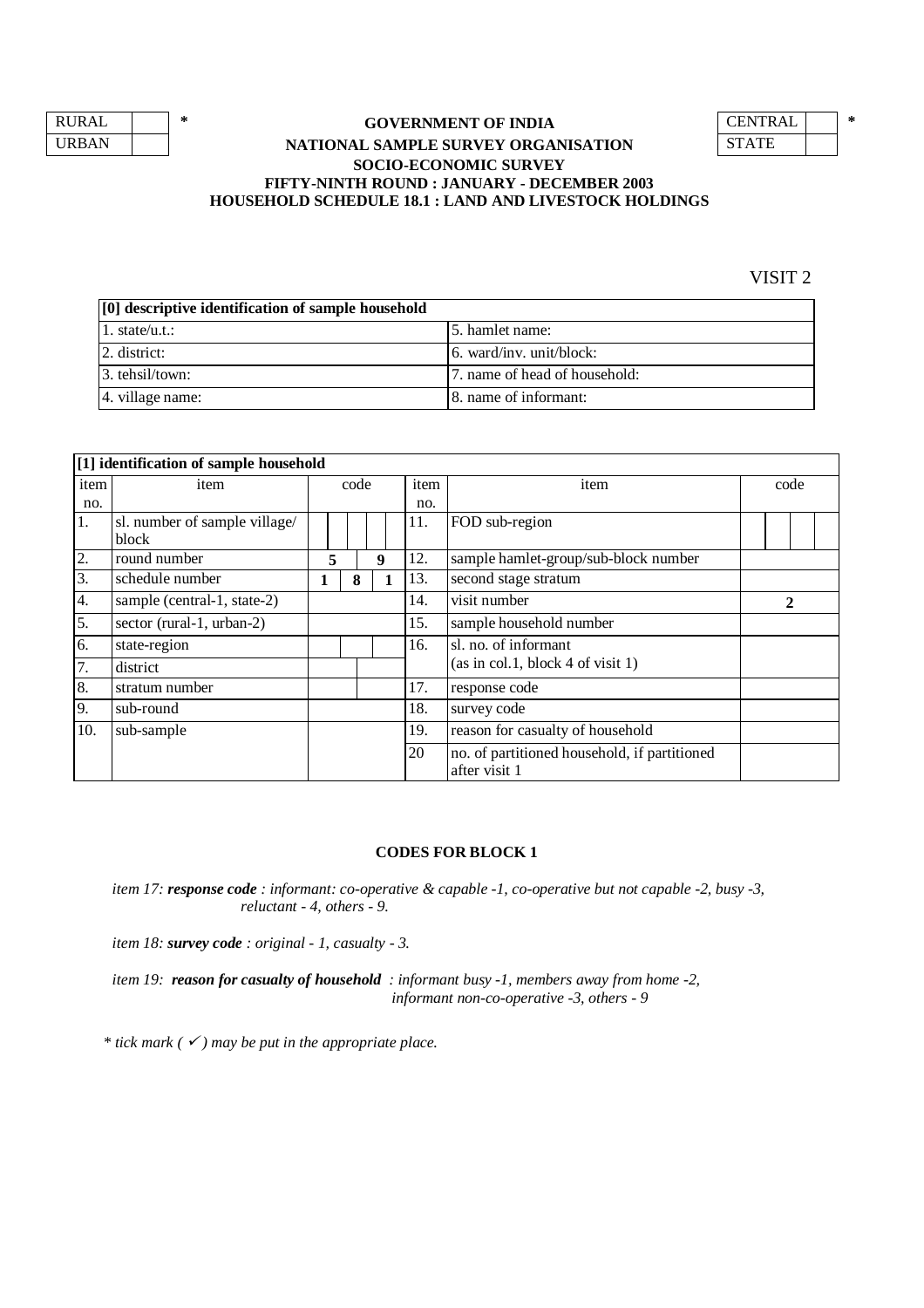|        | [2] particulars of field operation                       |    |              |  |           |    |                          |           |     |    |  |                |  |           |  |    |
|--------|----------------------------------------------------------|----|--------------|--|-----------|----|--------------------------|-----------|-----|----|--|----------------|--|-----------|--|----|
| sl.no. | item                                                     |    | investigator |  |           |    | assistant superintendent |           |     |    |  | superintendent |  |           |  |    |
| (1)    | (2)                                                      |    | (3)          |  |           |    |                          |           | (4) |    |  |                |  | (5)       |  |    |
| 1.     | $(i)$ name                                               |    |              |  |           |    |                          |           |     |    |  |                |  |           |  |    |
|        | (ii)code                                                 |    |              |  |           |    |                          |           |     |    |  |                |  |           |  |    |
| 2.     | $date(s)$ of:                                            | DD | <b>MM</b>    |  | <b>YY</b> | DD |                          | <b>MM</b> |     | YY |  | <b>DD</b>      |  | <b>MM</b> |  | YY |
|        | (i) survey/ inspection                                   |    |              |  |           |    |                          |           |     |    |  |                |  |           |  |    |
|        | (ii) receipt                                             |    |              |  |           |    |                          |           |     |    |  |                |  |           |  |    |
|        | (iii) scrutiny                                           |    |              |  |           |    |                          |           |     |    |  |                |  |           |  |    |
|        | (iv) despatch                                            |    |              |  |           |    |                          |           |     |    |  |                |  |           |  |    |
| 3.     | no. of additional sheets attached                        |    |              |  |           |    |                          |           |     |    |  |                |  |           |  |    |
| 4.     | total time taken to canvass the<br>schedule (in minutes) |    |              |  |           |    |                          |           |     |    |  |                |  |           |  |    |
| 5.     | signature                                                |    |              |  |           |    |                          |           |     |    |  |                |  |           |  |    |

# **[10] remarks by investigator**

**[11] remarks by supervisory officer(s)**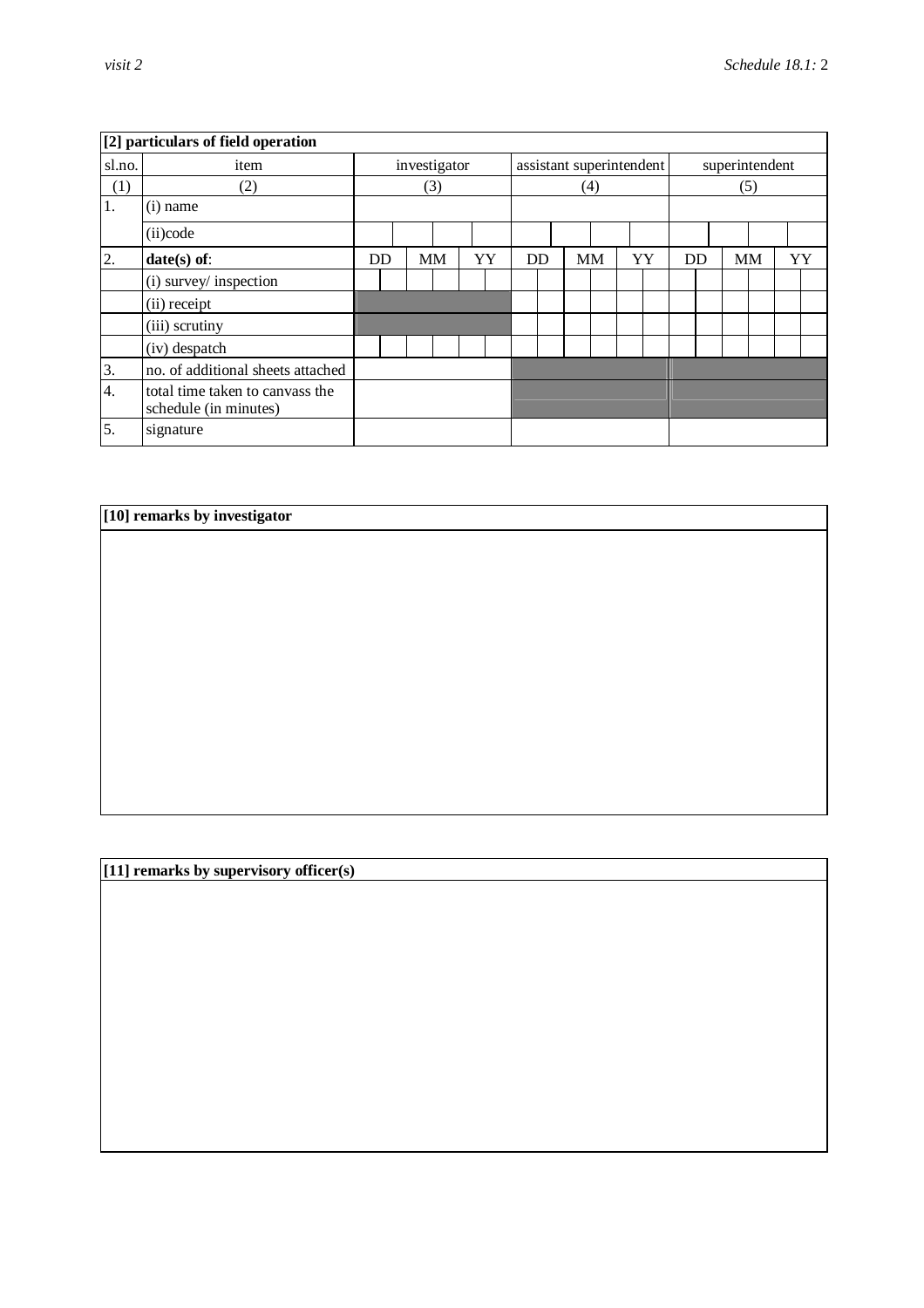|                 | [5] particulars of land of the household as on the date of survey |                           |                         |                                                       |                  |                                     |                               |                                 |                                |                       |                                                      |                             |                                                                  |                                                     |                                                                                    |                                                                                           |  |  |
|-----------------|-------------------------------------------------------------------|---------------------------|-------------------------|-------------------------------------------------------|------------------|-------------------------------------|-------------------------------|---------------------------------|--------------------------------|-----------------------|------------------------------------------------------|-----------------------------|------------------------------------------------------------------|-----------------------------------------------------|------------------------------------------------------------------------------------|-------------------------------------------------------------------------------------------|--|--|
|                 |                                                                   |                           |                         |                                                       |                  | if '2', '4' or '5'<br>in col. $(3)$ |                               |                                 | if $2'$ or $3'$ in<br>col. (3) |                       | if '1', '2', '4' or '5' in col. (3)                  |                             |                                                                  |                                                     |                                                                                    |                                                                                           |  |  |
| sl. no. of plot | or other identification<br>survey no.<br>particulars              | kind of possession (code) | area of land (0.000 ha) | whether included in operational<br>holding(s)? (code) | soil type (code) | possession (code)<br>type of        | duration of possession (code) | no. of lessor/lessee households | type of lessor/lessee (code)   | terms of lease (code) | whether water-logged during rabi?<br>$(yes-1, no-2)$ | land use during rabi (code) | if '01' to '12' in col.(13), whether<br>irrigated? (yes-1, no-2) | if '1' in col. (14), source of irrigation<br>(code) | whether any agricultural production<br>carried out during rabi?<br>$(yes-1, no-2)$ | whether possessed for major part of<br>the period January - June 2003?<br>$(yes-1, no-2)$ |  |  |
| (1)             | (2)                                                               | (3)                       | (4)                     | (5)                                                   | (6)              | (7)                                 | (8)                           | (9)                             | (10)                           | (11)                  | (12)                                                 | (13)                        | (14)                                                             | (15)                                                | (16)                                                                               | (17)                                                                                      |  |  |
|                 |                                                                   |                           |                         |                                                       |                  |                                     |                               |                                 |                                |                       |                                                      |                             |                                                                  |                                                     |                                                                                    |                                                                                           |  |  |
|                 |                                                                   |                           |                         |                                                       |                  |                                     |                               |                                 |                                |                       |                                                      |                             |                                                                  |                                                     |                                                                                    |                                                                                           |  |  |
|                 |                                                                   |                           |                         |                                                       |                  |                                     |                               |                                 |                                |                       |                                                      |                             |                                                                  |                                                     |                                                                                    |                                                                                           |  |  |
|                 |                                                                   |                           |                         |                                                       |                  |                                     |                               |                                 |                                |                       |                                                      |                             |                                                                  |                                                     |                                                                                    |                                                                                           |  |  |
|                 |                                                                   |                           |                         |                                                       |                  |                                     |                               |                                 |                                |                       |                                                      |                             |                                                                  |                                                     |                                                                                    |                                                                                           |  |  |
|                 |                                                                   |                           |                         |                                                       |                  |                                     |                               |                                 |                                |                       |                                                      |                             |                                                                  |                                                     |                                                                                    |                                                                                           |  |  |
|                 |                                                                   |                           |                         |                                                       |                  |                                     |                               |                                 |                                |                       |                                                      |                             |                                                                  |                                                     |                                                                                    |                                                                                           |  |  |
|                 |                                                                   |                           |                         |                                                       |                  |                                     |                               |                                 |                                |                       |                                                      |                             |                                                                  |                                                     |                                                                                    |                                                                                           |  |  |
|                 |                                                                   |                           |                         |                                                       |                  |                                     |                               |                                 |                                |                       |                                                      |                             |                                                                  |                                                     |                                                                                    |                                                                                           |  |  |

(contd.)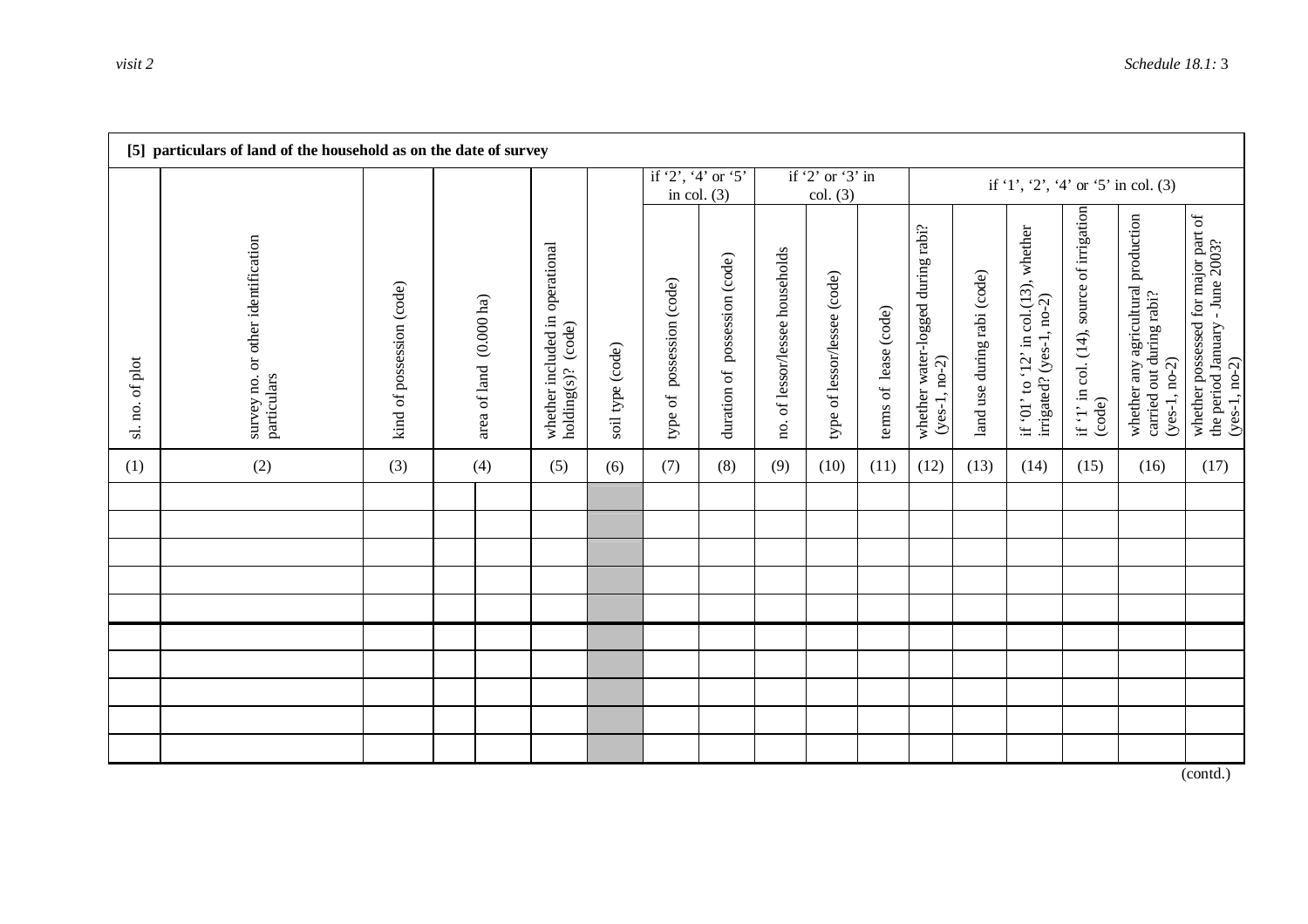|                 | [5] particulars of land of the household as on the date of survey |                           |                         |                                                       |                  |                              |                                     |                                 |                              |                       |                                                      |                             |                                                                  |                                                     |                                                                                    |                                                                                           |
|-----------------|-------------------------------------------------------------------|---------------------------|-------------------------|-------------------------------------------------------|------------------|------------------------------|-------------------------------------|---------------------------------|------------------------------|-----------------------|------------------------------------------------------|-----------------------------|------------------------------------------------------------------|-----------------------------------------------------|------------------------------------------------------------------------------------|-------------------------------------------------------------------------------------------|
|                 |                                                                   |                           |                         |                                                       |                  |                              | if '2', '4' or '5'<br>in col. $(3)$ |                                 | if '2' or '3' in<br>col. (3) |                       |                                                      |                             |                                                                  |                                                     | if '1', '2', '4' or '5' in col. (3)                                                |                                                                                           |
| sl. no. of plot | survey no. or other identification<br>particulars                 | kind of possession (code) | area of land (0.000 ha) | whether included in operational<br>holding(s)? (code) | soil type (code) | possession (code)<br>type of | duration of possession (code)       | no. of lessor/lessee households | type of lessor/lessee (code) | terms of lease (code) | whether water-logged during rabi?<br>$(yes-1, no-2)$ | land use during rabi (code) | if '01' to '12' in col.(13), whether<br>irrigated? (yes-1, no-2) | if '1' in col. (14), source of irrigation<br>(code) | whether any agricultural production<br>carried out during rabi?<br>$(yes-1, no-2)$ | whether possessed for major part of<br>the period January - June 2003?<br>$(yes-1, no-2)$ |
| (1)             | (2)                                                               | (3)                       | (4)                     | (5)                                                   | (6)              | (7)                          | (8)                                 | (9)                             | (10)                         | (11)                  | (12)                                                 | (13)                        | (14)                                                             | (15)                                                | (16)                                                                               | (17)                                                                                      |
|                 |                                                                   |                           |                         |                                                       |                  |                              |                                     |                                 |                              |                       |                                                      |                             |                                                                  |                                                     |                                                                                    |                                                                                           |
|                 |                                                                   |                           |                         |                                                       |                  |                              |                                     |                                 |                              |                       |                                                      |                             |                                                                  |                                                     |                                                                                    |                                                                                           |
|                 |                                                                   |                           |                         |                                                       |                  |                              |                                     |                                 |                              |                       |                                                      |                             |                                                                  |                                                     |                                                                                    |                                                                                           |
|                 |                                                                   |                           |                         |                                                       |                  |                              |                                     |                                 |                              |                       |                                                      |                             |                                                                  |                                                     |                                                                                    |                                                                                           |
|                 |                                                                   |                           |                         |                                                       |                  |                              |                                     |                                 |                              |                       |                                                      |                             |                                                                  |                                                     |                                                                                    |                                                                                           |
|                 |                                                                   |                           |                         |                                                       |                  |                              |                                     |                                 |                              |                       |                                                      |                             |                                                                  |                                                     |                                                                                    |                                                                                           |
|                 |                                                                   |                           |                         |                                                       |                  |                              |                                     |                                 |                              |                       |                                                      |                             |                                                                  |                                                     |                                                                                    |                                                                                           |
|                 |                                                                   |                           |                         |                                                       |                  |                              |                                     |                                 |                              |                       |                                                      |                             |                                                                  |                                                     |                                                                                    |                                                                                           |
| 97              | homestead land                                                    |                           |                         |                                                       |                  |                              |                                     |                                 |                              |                       |                                                      |                             |                                                                  |                                                     |                                                                                    |                                                                                           |
| 98              |                                                                   |                           |                         |                                                       |                  |                              |                                     |                                 |                              |                       |                                                      |                             |                                                                  |                                                     |                                                                                    |                                                                                           |
| 99              | grand total                                                       |                           |                         |                                                       |                  |                              |                                     |                                 |                              |                       |                                                      |                             |                                                                  |                                                     |                                                                                    |                                                                                           |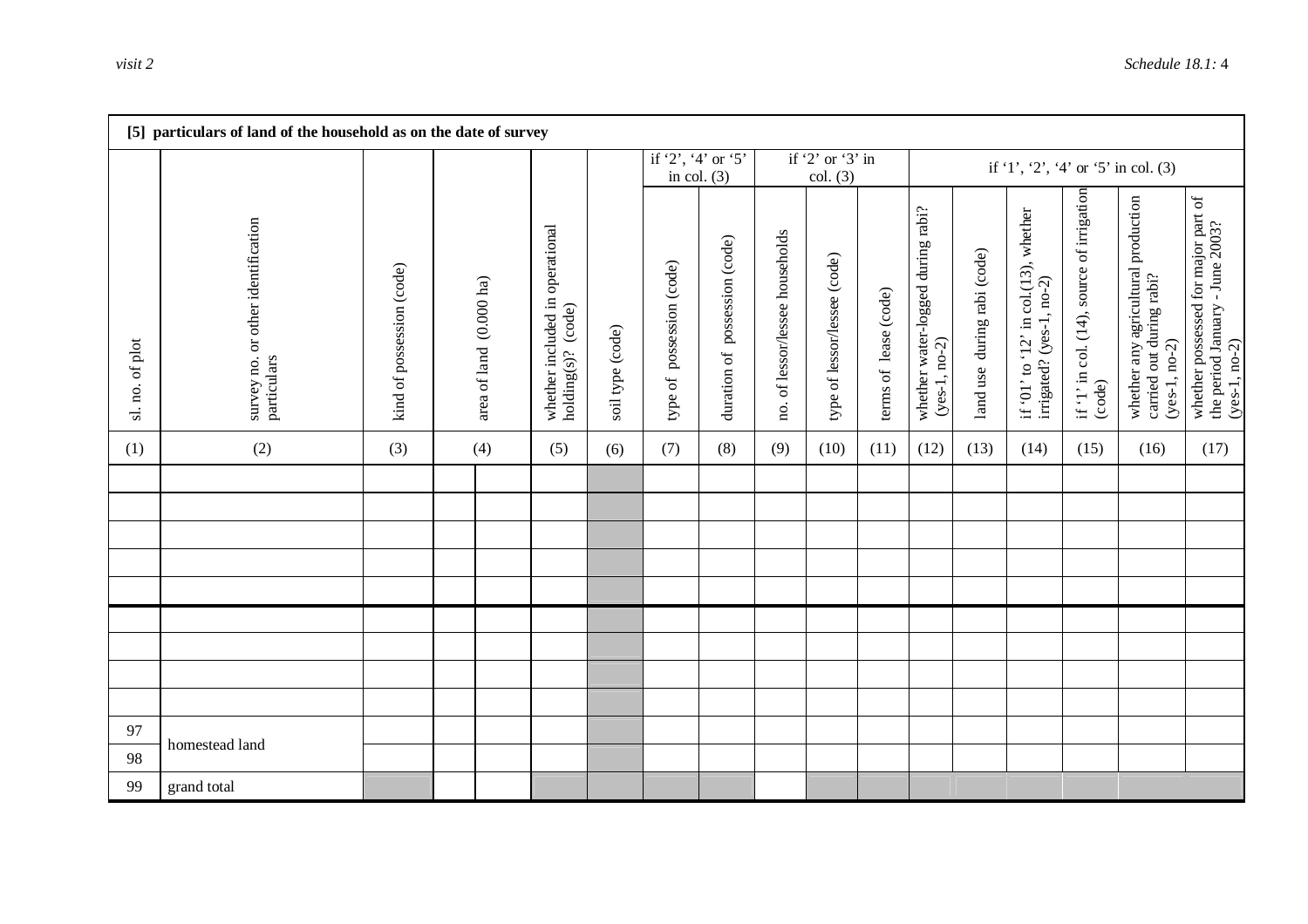#### **CODES FOR BLOCK 5**

## *col.(3): kind of possession:*

| operated during rabi but neither owned nor possessed on the date of survey  5 |  |
|-------------------------------------------------------------------------------|--|

*col.(5) whether included in operational holding(s): yes : kharif only- 1, rabi only- 2, both kharif and rabi- 3; no-4.*

*col.(7): type of possession: recorded lease-1, not recorded lease-2, otherwise possessed-3.*

#### *col. (8): duration of possession:*

|                                                                          |    | 1                                     |    |
|--------------------------------------------------------------------------|----|---------------------------------------|----|
| at least one agricultural season but less than one agricultural year     |    | 2                                     |    |
| at least one agricultural year but less than two agricultural years      |    | 3                                     |    |
| at least two agricultural years but less than five agricultural years    |    | 4                                     |    |
| at least five agricultural years but less than twelve agricultural years |    | 5                                     |    |
|                                                                          |    | 6                                     |    |
| $col.(10)$ : type of lessee/lessor:                                      |    |                                       |    |
| for rural schedule:                                                      |    |                                       |    |
| farming household: within the sample village  1                          |    |                                       |    |
|                                                                          |    | other rural areas<br>2                |    |
|                                                                          |    | 3                                     |    |
|                                                                          |    |                                       |    |
|                                                                          |    | 9                                     |    |
| for urban schedule:                                                      |    |                                       |    |
| farming household: within the sample village  1                          |    |                                       |    |
|                                                                          |    |                                       |    |
|                                                                          |    | 3                                     |    |
|                                                                          |    | 4                                     |    |
|                                                                          |    | 9                                     |    |
| $col.(11):$ terms of lease:                                              |    |                                       |    |
|                                                                          |    | 1                                     |    |
|                                                                          |    |                                       |    |
|                                                                          |    | 3                                     |    |
|                                                                          |    | $\overline{4}$                        |    |
| for share of produce together with other terms                           |    | 5                                     |    |
|                                                                          |    | 6                                     |    |
|                                                                          |    | 7                                     |    |
|                                                                          |    | 9                                     |    |
| $col.(13):$ land use:                                                    |    |                                       |    |
| 01                                                                       | 11 |                                       | 21 |
| $pulses \dots $<br>02                                                    | 12 |                                       | 22 |
| 03                                                                       | 13 | fallow land other than current fallow | 23 |
| mixed crop<br>04                                                         | 14 |                                       | 24 |
| 05<br>poultry/duckery                                                    | 15 |                                       | 25 |
| other crop<br>06                                                         | 16 | other non-agricultural uses           | 26 |
| vegetables<br>07<br>$bee\text{-}keeping \dots$                           | 17 |                                       | 99 |
| 08<br>farming of other animals                                           | 18 |                                       |    |
| 10                                                                       | 20 |                                       |    |

*col. (15): source of irrigation: canal-1, tank-2, tube-well-3, well-4, others-9.*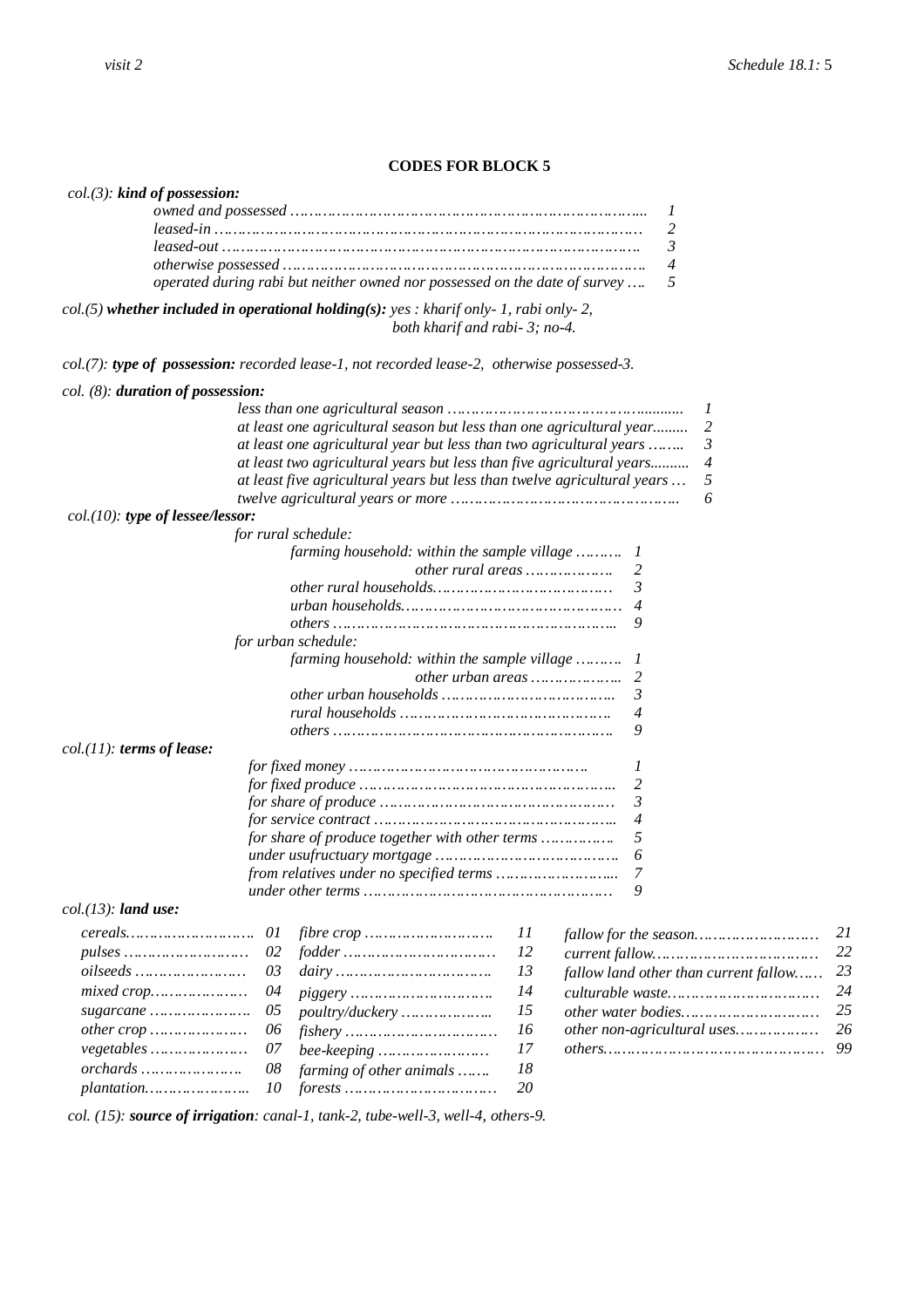|                   | [6] some general information of operational holdings for rabi |                               |                              |                                             |   |                |   |                |  |  |
|-------------------|---------------------------------------------------------------|-------------------------------|------------------------------|---------------------------------------------|---|----------------|---|----------------|--|--|
| sl. no.           |                                                               |                               | operational holding no.      |                                             |   |                |   |                |  |  |
|                   |                                                               |                               |                              |                                             | 1 | $\overline{2}$ | 3 | $\overline{4}$ |  |  |
| 1.                | how operated? (individually - 1, jointly - 2)                 |                               |                              |                                             |   |                |   |                |  |  |
| 2.                | if jointly                                                    |                               | number of partner households |                                             |   |                |   |                |  |  |
| 3.                |                                                               |                               |                              | percentage share of land (in whole numbers) |   |                |   |                |  |  |
| $\overline{4}$ .  | class of area operated (code)                                 |                               |                              |                                             |   |                |   |                |  |  |
| 5.                | type of holding (code)                                        |                               |                              |                                             |   |                |   |                |  |  |
| 6.                | main use of the holding (code)                                |                               |                              |                                             |   |                |   |                |  |  |
| 7.                |                                                               |                               |                              | cultivation in kitchen garden               |   |                |   |                |  |  |
| $\overline{8}$ .  |                                                               |                               | in homestead                 | livestock keeping                           |   |                |   |                |  |  |
| 9.                |                                                               |                               | land                         | poultry                                     |   |                |   |                |  |  |
| 10.               | whether activity<br>carried out in the                        |                               |                              | other agricultural production               |   |                |   |                |  |  |
| 11.               | operational holding                                           |                               |                              | orchards                                    |   |                |   |                |  |  |
| 12.               | during rabi<br>$(yes-1, no-2)$                                |                               | outside                      | plantation                                  |   |                |   |                |  |  |
| $\overline{13}$ . |                                                               |                               | homestead                    | raising field crops                         |   |                |   |                |  |  |
| 14.               |                                                               |                               | land                         | pisciculture                                |   |                |   |                |  |  |
| $\overline{15}$ . |                                                               |                               |                              | other agricultural production               |   |                |   |                |  |  |
| 16.               |                                                               | no. of parcels in the holding |                              |                                             |   |                |   |                |  |  |
| 17.               | no. of permanent attached                                     |                               |                              | against wages payable in cash/kind          |   |                |   |                |  |  |
| 18.               | farm workers during rabi                                      |                               |                              | against share of produce                    |   |                |   |                |  |  |

#### **CODES FOR BLOCK 6**

*item 4: class of area operated: 0.000 - 0.400 ha - 1, 0.401 – 1.000 ha - 2, 1.001 - 2.000 ha - 3, 2.001 - 4.000 ha - 4, 4.001 ha - 10.000 -5, 10.001 and above - 6.*

*item 5: type of holding: entirely owned -1, entirely leased-in -2, both owned and leased-in -3, entirely otherwise possessed -4.*

## *item 6: main use of the holding:*

| plantation crop other than forestry plantation 4 |  |  |
|--------------------------------------------------|--|--|
|                                                  |  |  |